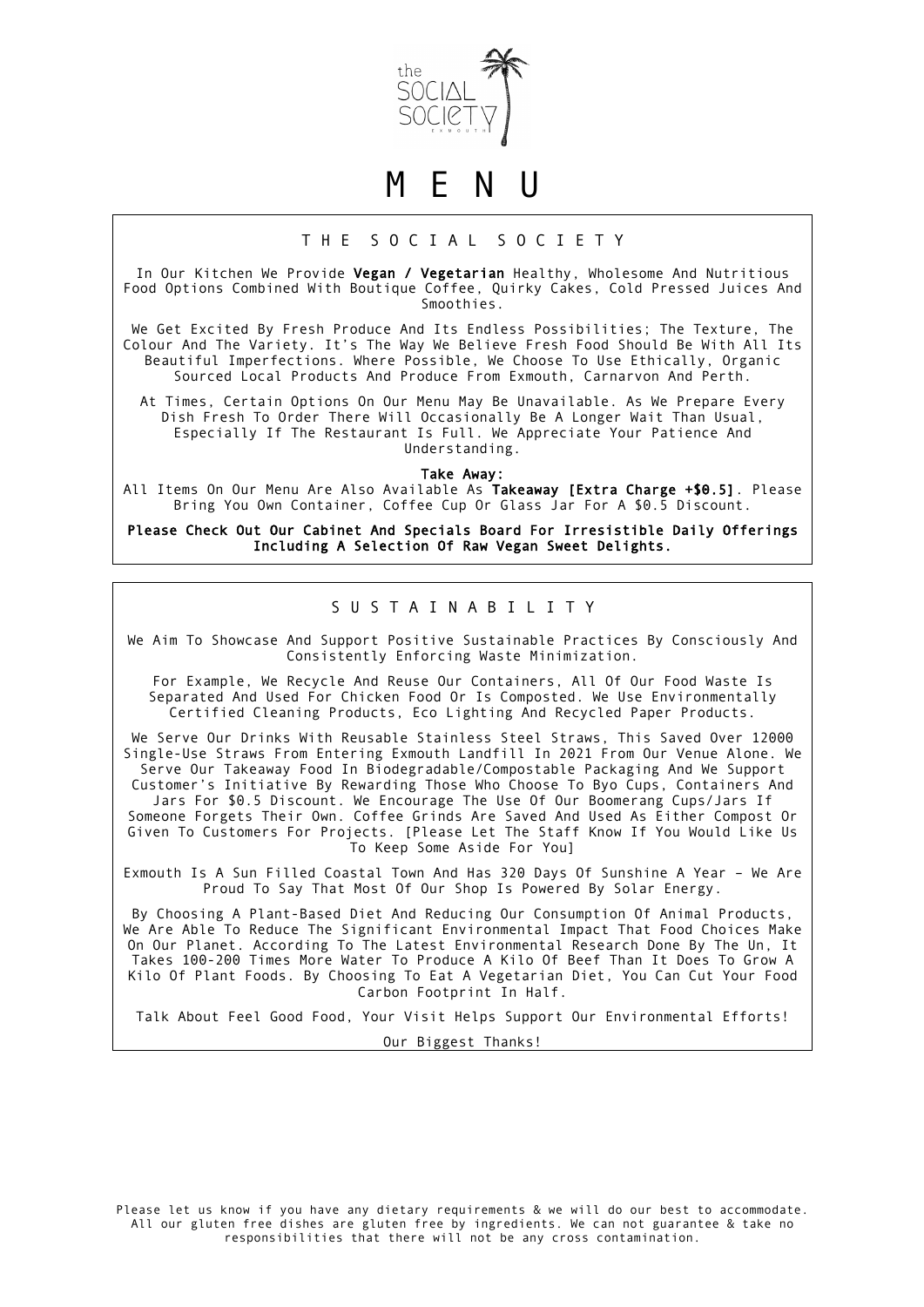

#### B R U N C H F R O M 7 a m

| House Granola With Seasonal Fruit   Pistachio, Exmouth Honey<br>& Organic Yoghurt                                                                                                                                                                                                                                         | 18   |
|---------------------------------------------------------------------------------------------------------------------------------------------------------------------------------------------------------------------------------------------------------------------------------------------------------------------------|------|
| [Make It Vegan Coconut Yoghurt +3.] [Gf Gluten Free Granola +3]                                                                                                                                                                                                                                                           |      |
| Vegan Banana Pancake Stack   Caramelized Pineapple, Banana,<br>Toasted Coconut, Pistachio & Tahini Maple<br>[Make It Better Add Coconut Yoghurt +3]<br>[Gluten Free & Vegan]                                                                                                                                              | 21   |
| Eggs On Toast   Two Free Range Eggs (Poached, Fried Or<br>Scrambled), Toasted Organic Sourdough & Organic Butter                                                                                                                                                                                                          | 17   |
| Avocado On Sourdough   Smashed Avocado, Feta, Pickled Red<br>Onion, Roasted Cherry Tomatoes, Activated Charcoal Salt,<br>Chilli, Toasted Organic Sourdough<br>[Make It Better Add A Free Range Egg +3.5]<br>[Make It Vegan - Almond Feta +2.5]                                                                            | 22   |
| Mushroom Stack   Stuffed Portobello Mushrooms, Almond Fetta,<br>Red Salsa, Greens, Avocado, Hummus & Pesto [Gluten Free &<br>Vegan]                                                                                                                                                                                       | 23   |
| [Make It Better Add A Free Range Egg +3.5]                                                                                                                                                                                                                                                                                |      |
| Tomato Dukkah Eggs   2 Poached Free Range Eggs, Cashew Pesto,<br>Cherry Tomatoes, Avocado, Rocket, Dukkah & Toasted Organic<br>Sourdough                                                                                                                                                                                  | 23.5 |
| Spicy Eggs   Two Free Range Poached Eggs, Halloumi, Yoghurt,<br>Garlic, Green Harissa, Sriracha, Dukkah, Greens & Organic<br>Sourdough                                                                                                                                                                                    | 25   |
| Zucchini & Corn Fritters  Two Poached Eggs, Red Salsa, Greens<br>& Chilli Jam<br>[Gluten Free]                                                                                                                                                                                                                            | 25   |
| Make It Better [Add Avocado +5.5]                                                                                                                                                                                                                                                                                         |      |
| Nacho Bowl   Spinach, Nacho, Smokey Jackfruit, Corn, Jalapeno<br>Avocado Smash, Pink Kraut, Pickled Onions, Cherry Tomatoes,<br>Coriander & Hot Sauce, Aioli & Lime<br>[Vegan & Gluten Free]                                                                                                                              | 25   |
| Poke Bowl   Spinach, Quinoa, Carrot, Cucumber, Edamame, Tofu,<br>Avocado, Pickled Ginger, Nori, Sesame Dressing and Sriracha<br>Mayo.                                                                                                                                                                                     | 25   |
| [Make It Better Add A Free Range Egg +3.5]                                                                                                                                                                                                                                                                                |      |
| Black Bean Rendang Burger  Black Bean & Sweet Potato Rendang<br>Patty, Greens, Tomatoes, Avocado, Pickled Onion, Aioli, Snow<br>Pea Sprouts & Baked Rosemary & Sea Salt Potatoes [Vegan]<br>[Gluten Free Bun +3 *Subject To Availability]<br>Make It Better [Add Halloumi +5.5] [Add Vegan Brie +5]<br>[Add Avocado +5.5] | 25.5 |
| EXTRAS                                                                                                                                                                                                                                                                                                                    |      |
| [One Free Range Egg +3.5] [Feta +3.5] [Halloumi +5.5] [Vegan Aioli +3]                                                                                                                                                                                                                                                    |      |

[Siracha Mayonnaise +3] [Almond Feta +4] [Vegan Brie +5 \*Subject To Availability] [Hummus +3.5] [Coconut Yoghurt +3] [Avocado +5.5] [Raw Or Wilted Spinach +3.5] [Grilled Tomato +3.5] [Mushrooms +5.5] [Baked Rosemary & Sea Salt Potatoes +6]

#### [Replace For Gluten Free Sourdough From Strange Grains +2.5]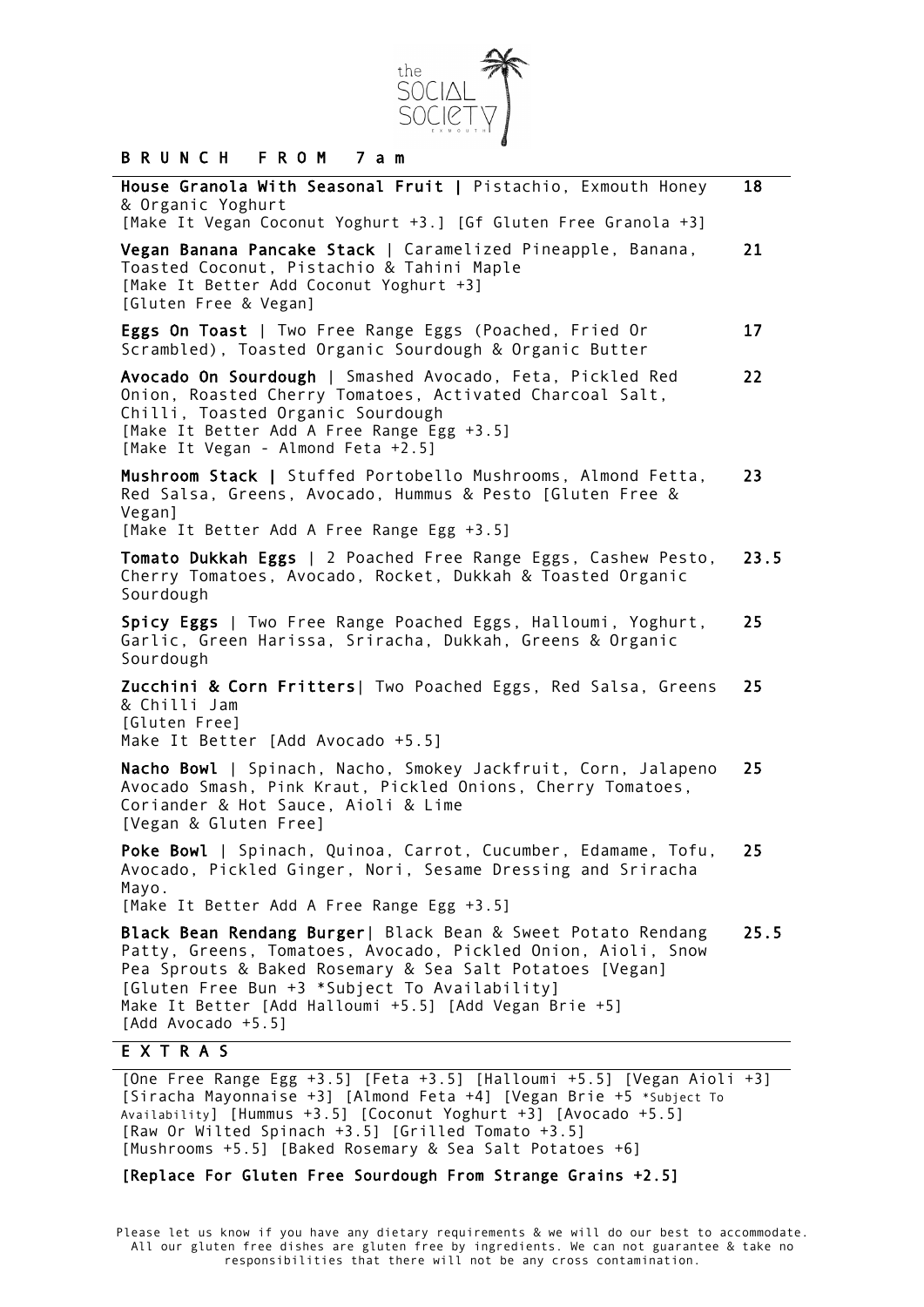

#### C O L D P R E S S E D J U I C E S Take Away [+0.5]

| Vitamin Sea<br>Carrots, Orange, Ginger<br>Lemon                           | 10.5   | A Paradise Of<br>Refreshmint<br>Pineapple, Mint, Lemon,                                                                                                 | 10.5                        |
|---------------------------------------------------------------------------|--------|---------------------------------------------------------------------------------------------------------------------------------------------------------|-----------------------------|
| Add Turmeric And Black<br>Cracked Pepper For Cold &<br>Flu Fighting Power | $[-1]$ | Apple<br>Make Your Own<br>Your Choice Of Either                                                                                                         | 10.5                        |
| Aloha<br>Pineapple, Orange,<br>Watermelon                                 | 10.5   | Orange, Apple Or<br>Watermelon With 2 Other<br>Options:<br>Cucumber, Kale, Lemon,<br>Carrot, Ginger,<br>Pineapple, Beetroot,<br>Mint, Parsley, Tomatoes | [Extra<br>Fruit<br>$+0.5$ ] |
| Fountain Of Youth<br>Lemon, Apple, Beetroot,<br>Ginger, Kale              | 10.5   |                                                                                                                                                         |                             |
| Green Power<br>Pear, Apple, Zucchini,<br>Kale, Lemon & Ginger             | 10.5   | Straight<br>Orange Or Apple Or<br>Watermelon                                                                                                            | 10                          |
| In A Heart Beet<br>Beetroot, Apple, Carrot,                               | 10.5   |                                                                                                                                                         |                             |

## F O R T H E C H E R U B S Take Away [+0.5]

Lemon, Ginger

| Babychino<br>Mylk Choices<br>Organic Bon Soy, Coconut, Almond [+0.7]               | 3   |
|------------------------------------------------------------------------------------|-----|
| Kids Shake<br>Banana   Strawberry   Chocolate   Vanilla<br>Ice Cream, Regular Milk | 7.5 |
| Egg On Toast<br>Organic Egg On Organic Sourdough,<br>Organic Butter                | 11  |
| [Gluten Free Sourdough +1]                                                         |     |
| Kids Pancakes<br>Coconut Yoghurt, Strawberries, 100% Real Maple                    | 12  |
| [Gluten Free Sourdough +2]                                                         |     |
| Cheese Toasty<br>Cheddar in Toasted Organic Sourdough,<br>Organic Butter           | 10  |
| [Gluten Free Sourdough +2]                                                         |     |
| Avo On Toast<br>Avocado On Organic Sourdough                                       | 12  |

[Gluten Free Sourdough +1]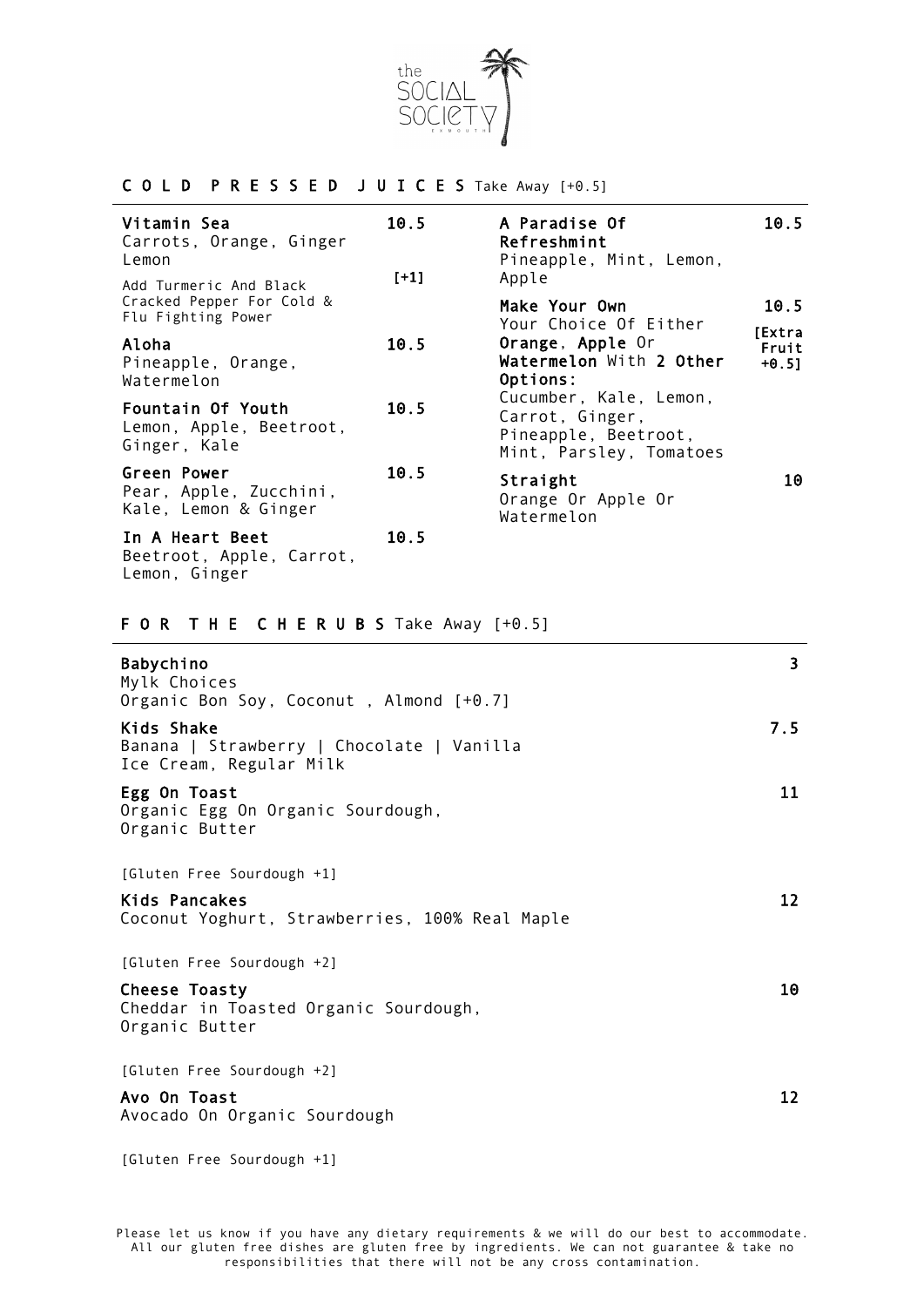

#### G O O D S M O O T H I E S [Take Away +0.5]

| The Hemp Temple<br>Matcha, Maca, Hemp Seeds,<br>Banana, Maple, Spinach &<br>Coconut Mylk      | 11.5 | The Royal Indulgent<br>Banana, Raspberries,<br>Cashews, Cacao, Dates<br>Almond Mylk                                                                 | 11.5 |
|-----------------------------------------------------------------------------------------------|------|-----------------------------------------------------------------------------------------------------------------------------------------------------|------|
| Super Cacao & Banana<br><b>Blend</b><br>Banana, Almond Mylk,<br>Dates, Raw Cacao,<br>Cinnamon | 11.5 | Protect Ningaloo<br>Blueberries, Banana,<br>Butterfly Pea Powder,<br>Ginger Coconut Sugar,<br>Coconut Mylk                                          | 11.5 |
| Berry Breakfast<br>Berries, Almond Mylk,<br>Honey, Ginger, Lemon,<br>Chia Seeds               | 11.5 | Peanut<br>Peanut Butter, Salt,<br>Banana, Dates, Vanilla,<br>Almond Mylk                                                                            | 11.5 |
| Golden Goodness<br>Mango, Banana, Fresh<br>Ginger, Turmeric,<br>Macadamias, Coconut Mylk      | 11.5 | Wake Me Up<br>Coffee Shot, Raw Cacao,<br>Dates, Banana, Almond<br>Mylk                                                                              | 11.5 |
| Strawberry Goji Lassi<br>Coconut Mylk, Banana,<br>Strawberries, Goji<br>Berries               | 11.5 | Add Some More Goodness<br>Spirulina, Maca Powder,<br>Bee Pollen, Chia Seeds,<br>Hemp Seeds, Raw Cacao,<br>Acai Powder,<br>Organic Coconut Oil, Oats | +1ea |
|                                                                                               |      | Vegan Protein Powder [+1.5]                                                                                                                         |      |

#### S M O O T H I E B O W L Take Away [+0.5]

#### Please allow 25 min for preparation.

Topped With House Granola, Fresh Fruits, Cacao Nibs, Coconut And Chia Seeds

Mixed Berries, Banana, Dates, Almonds, Berries, nixed Berries, Banana, Bates, Atmonds, Berries, 2008.<br>Almond Mylk, Ice

Gluten Free Granola [+2]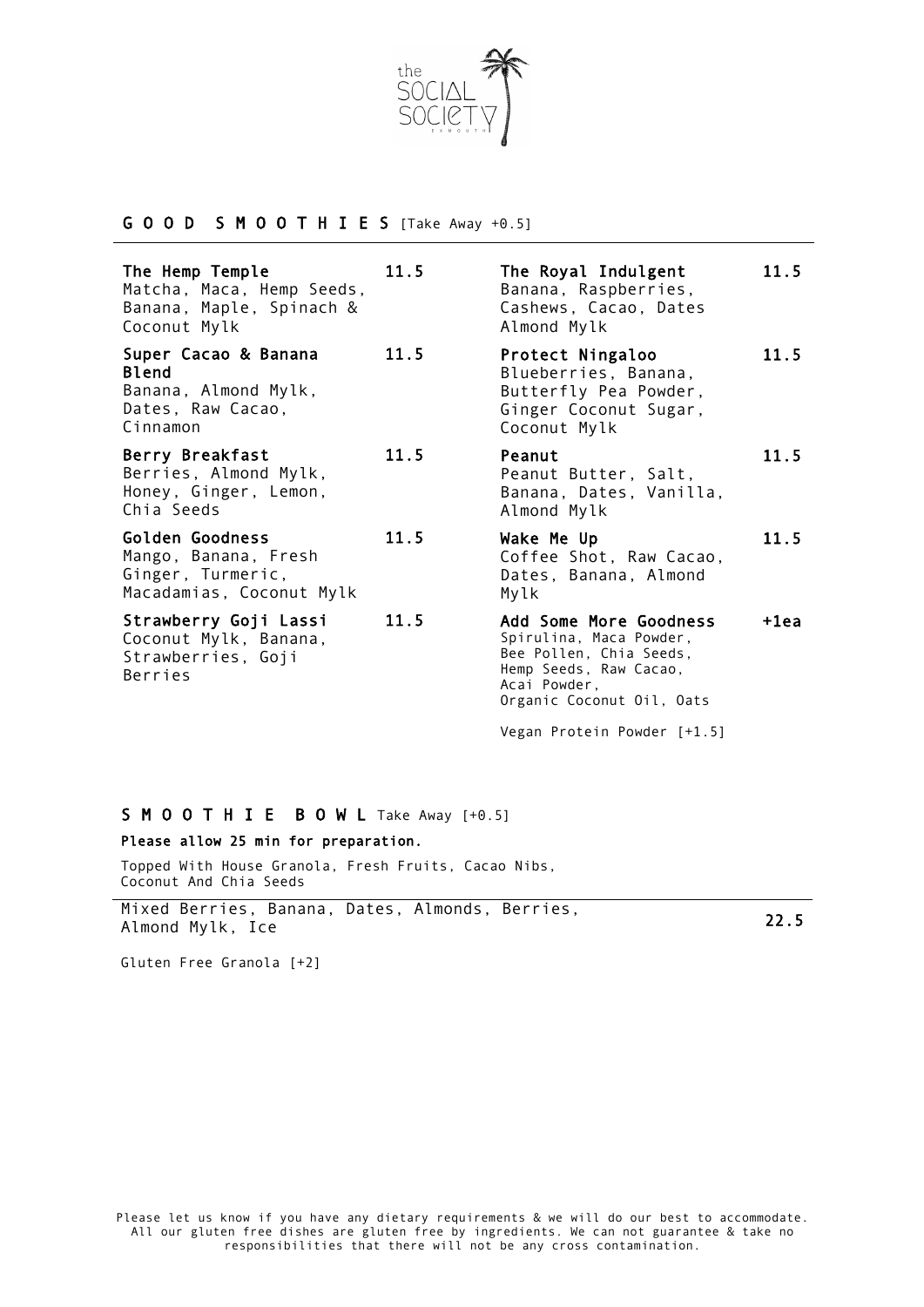

# C O F F E E S<br>D A R K S T A R C O F F E E , P E R T H

| Espresso                                                                                         | 4       |
|--------------------------------------------------------------------------------------------------|---------|
| Double Espresso, Short Macchiato, Long Black                                                     | 4.5     |
| Cappuccino, Latte, Flat White, Mocha                                                             | 5       |
| Mug Size                                                                                         | 6       |
| Long Macchiato, Café Au Lait [Milk Coffee]                                                       | 5.5     |
| Affogato                                                                                         | 7.50    |
| Mylk Choices:<br>Organic Bonsoy Soy Mylk, Coconut, Almond, Macadamia, Oats,<br>Lactose Free Milk | $+0.7$  |
| Bullet Proof:<br>Add A Shot Of Organic Coconut Oil For Energy Boost                              | $+1.50$ |

I C E D [Take Away +0.5]

| Iced Coffee Frappe<br>Two Coffee Shots, Vanilla,<br>Coconut Sugar, Ice,<br>Regular Milk                                      | 9.5 |
|------------------------------------------------------------------------------------------------------------------------------|-----|
| Iced Latte<br>Two Coffee Shots, Regular<br>Milk, Ice                                                                         | 7.5 |
| Iced Golden Latte<br>Turmeric, Pepper, Cinnamon<br>And Vanilla, Regular Milk<br>& Exmouth Bush Honey, Ice<br>[Caffeine Free] | 9.5 |
| Iced Matcha<br>Ground Green Tea Leaves<br>With Regular Milk &<br>Exmouth Bush Honey, Ice                                     | 9.5 |
| Iced Chai<br>Aromatic Spices, Turmeric,<br>Organic Tea, Regular Milk,<br>Ice                                                 | 8.5 |
| Iced Chocolate<br>Raw Cacao, Raw Sugar,<br>Regular Milk, Ice                                                                 | 8.5 |
| Milk Shake<br>Ice Cream, Regular Milk<br>Banana   Strawberry  <br>Chocolate   Vanilla   Mango                                | 9.5 |

#### O T H E R H O T S

| θ                                                                                                                                            |   |
|----------------------------------------------------------------------------------------------------------------------------------------------|---|
| Golden Latte<br>Turmeric, Pepper, Cinnamon<br>And Vanilla, Regular Milk,<br>Rich In Antioxidants<br>[Caffeine Free]<br>[Take Away 12oc 6.00] | 6 |
| Matcha Latte<br>Ground Green Tea Leaves<br>With Regular Milk<br>[Take Away 12oc 6.00]                                                        | 6 |
| Hot Chocolate<br>Cocoa, Raw Sugar, Regular<br>Milk & Chilli[Optional]<br>[Take Away 12oc 6.00]                                               | 6 |